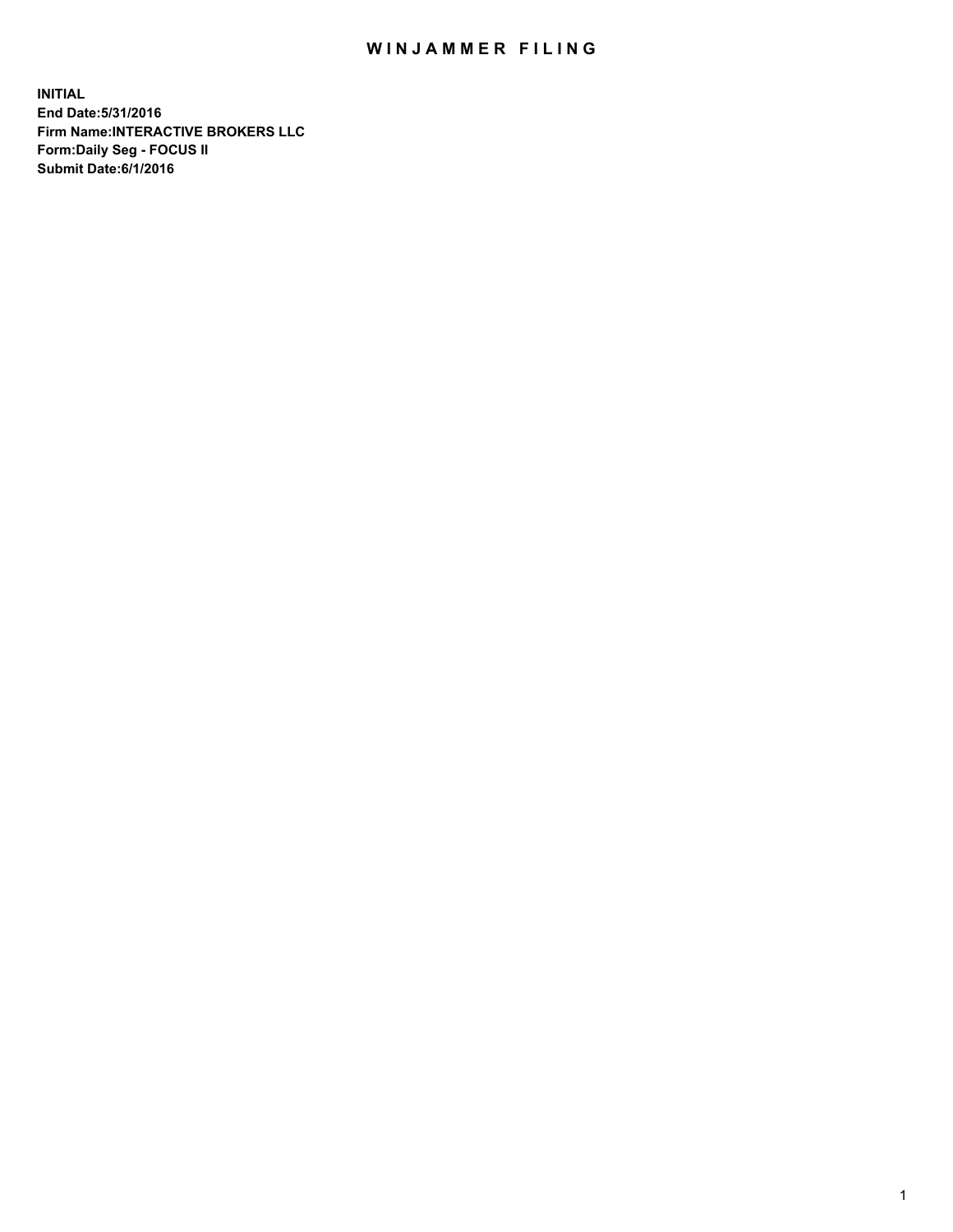## **INITIAL End Date:5/31/2016 Firm Name:INTERACTIVE BROKERS LLC Form:Daily Seg - FOCUS II Submit Date:6/1/2016 Daily Segregation - Cover Page**

| Name of Company<br><b>Contact Name</b><br><b>Contact Phone Number</b><br><b>Contact Email Address</b>                                                                                                                                                                                                                          | <b>INTERACTIVE BROKERS LLC</b><br><b>James Menicucci</b><br>203-618-8085<br>jmenicucci@interactivebrokers.c<br>om |
|--------------------------------------------------------------------------------------------------------------------------------------------------------------------------------------------------------------------------------------------------------------------------------------------------------------------------------|-------------------------------------------------------------------------------------------------------------------|
| FCM's Customer Segregated Funds Residual Interest Target (choose one):<br>a. Minimum dollar amount: ; or<br>b. Minimum percentage of customer segregated funds required:% ; or<br>c. Dollar amount range between: and; or<br>d. Percentage range of customer segregated funds required between:% and%.                         | $\overline{\mathbf{0}}$<br>0<br>155,000,000 245,000,000<br>0 <sub>0</sub>                                         |
| FCM's Customer Secured Amount Funds Residual Interest Target (choose one):<br>a. Minimum dollar amount: ; or<br>b. Minimum percentage of customer secured funds required:%; or<br>c. Dollar amount range between: and; or<br>d. Percentage range of customer secured funds required between: % and %.                          | $\overline{\mathbf{0}}$<br>$\overline{\mathbf{0}}$<br>80,000,000 120,000,000<br>00                                |
| FCM's Cleared Swaps Customer Collateral Residual Interest Target (choose one):<br>a. Minimum dollar amount: ; or<br>b. Minimum percentage of cleared swaps customer collateral required:% ; or<br>c. Dollar amount range between: and; or<br>d. Percentage range of cleared swaps customer collateral required between:% and%. | $\overline{\mathbf{0}}$<br>$\overline{\mathbf{0}}$<br>0 <sub>0</sub><br>0 <sub>0</sub>                            |

Attach supporting documents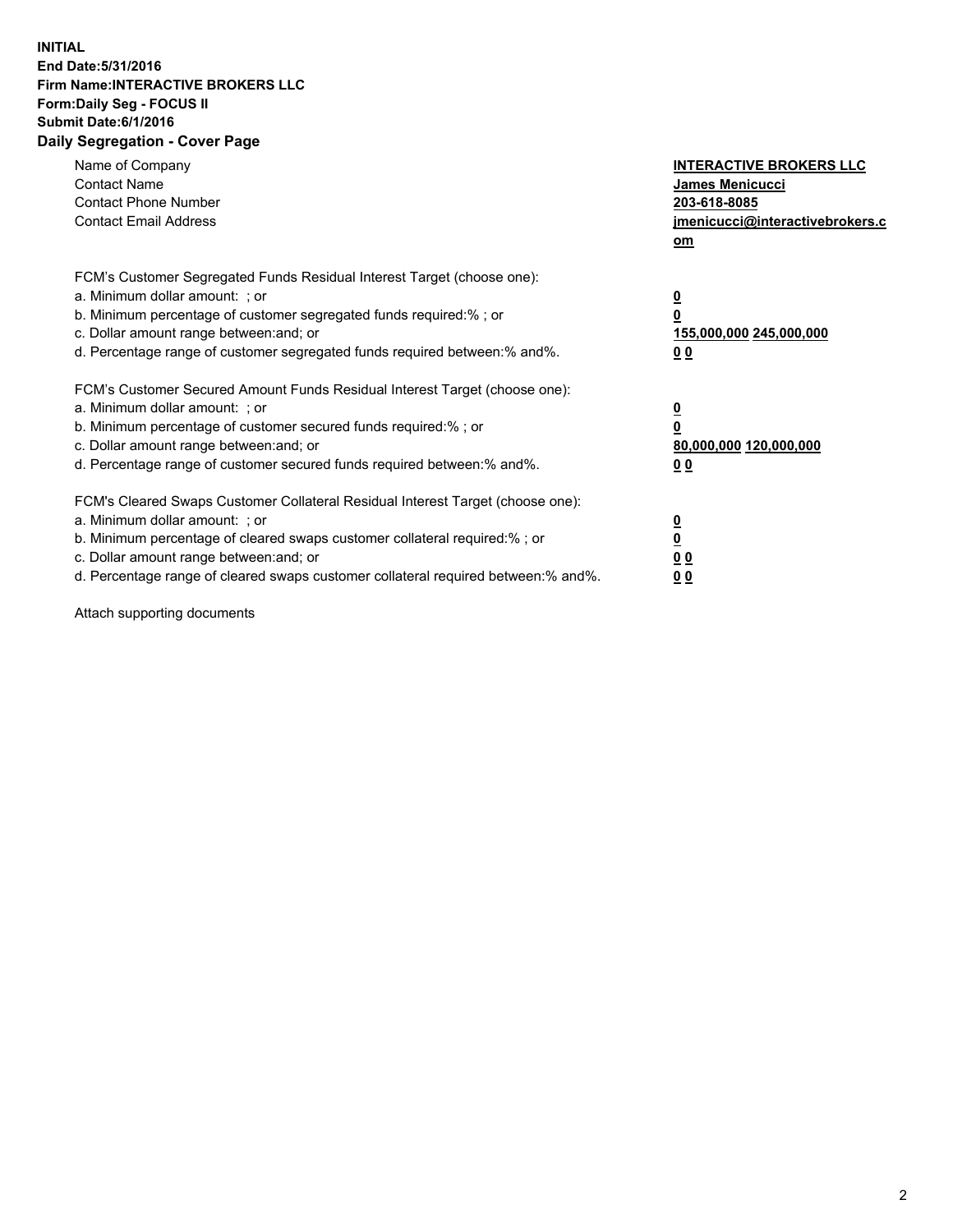## **INITIAL End Date:5/31/2016 Firm Name:INTERACTIVE BROKERS LLC Form:Daily Seg - FOCUS II Submit Date:6/1/2016 Daily Segregation - Secured Amounts**

|     | Foreign Futures and Foreign Options Secured Amounts                                                        |                                  |
|-----|------------------------------------------------------------------------------------------------------------|----------------------------------|
|     | Amount required to be set aside pursuant to law, rule or regulation of a foreign                           | $0$ [7305]                       |
|     | government or a rule of a self-regulatory organization authorized thereunder                               |                                  |
| 1.  | Net ledger balance - Foreign Futures and Foreign Option Trading - All Customers                            |                                  |
|     | A. Cash                                                                                                    | 293,656,925 [7315]               |
|     | B. Securities (at market)                                                                                  | 0 [7317]                         |
| 2.  | Net unrealized profit (loss) in open futures contracts traded on a foreign board of trade                  | 2,782,518 [7325]                 |
| 3.  | Exchange traded options                                                                                    |                                  |
|     | a. Market value of open option contracts purchased on a foreign board of trade                             | 69,885 [7335]                    |
|     | b. Market value of open contracts granted (sold) on a foreign board of trade                               | -42,680 [7337]                   |
| 4.  | Net equity (deficit) (add lines 1. 2. and 3.)                                                              | 296,466,648 [7345]               |
| 5.  | Account liquidating to a deficit and account with a debit balances - gross amount                          | 65,768 [7351]                    |
|     | Less: amount offset by customer owned securities                                                           | 0 [7352] 65,768 [7354]           |
| 6.  | Amount required to be set aside as the secured amount - Net Liquidating Equity                             | 296,532,416 [7355]               |
|     | Method (add lines 4 and 5)                                                                                 |                                  |
| 7.  | Greater of amount required to be set aside pursuant to foreign jurisdiction (above) or line                | 296,532,416 [7360]               |
|     | 6.                                                                                                         |                                  |
|     | FUNDS DEPOSITED IN SEPARATE REGULATION 30.7 ACCOUNTS                                                       |                                  |
| 1.  | Cash in banks                                                                                              |                                  |
|     | A. Banks located in the United States                                                                      | 200,000 [7500]                   |
|     | B. Other banks qualified under Regulation 30.7                                                             | 0 [7520] 200,000 [7530]          |
| 2.  | Securities                                                                                                 |                                  |
|     | A. In safekeeping with banks located in the United States                                                  | 350,953,660 [7540]               |
|     | B. In safekeeping with other banks qualified under Regulation 30.7                                         | 0 [7560] 350,953,660 [7570]      |
| 3.  | Equities with registered futures commission merchants                                                      |                                  |
|     | A. Cash                                                                                                    | $0$ [7580]                       |
|     | <b>B.</b> Securities                                                                                       | $0$ [7590]                       |
|     | C. Unrealized gain (loss) on open futures contracts                                                        | $0$ [7600]                       |
|     | D. Value of long option contracts                                                                          | $0$ [7610]                       |
|     | E. Value of short option contracts                                                                         | 0 [7615] 0 [7620]                |
| 4.  | Amounts held by clearing organizations of foreign boards of trade                                          |                                  |
|     | A. Cash                                                                                                    | $0$ [7640]                       |
|     | <b>B.</b> Securities                                                                                       | $0$ [7650]                       |
|     | C. Amount due to (from) clearing organization - daily variation                                            | $0$ [7660]                       |
|     | D. Value of long option contracts                                                                          | $0$ [7670]                       |
|     | E. Value of short option contracts                                                                         | 0 [7675] 0 [7680]                |
| 5.  | Amounts held by members of foreign boards of trade                                                         |                                  |
|     | A. Cash                                                                                                    | 66,070,202 [7700]                |
|     | <b>B.</b> Securities                                                                                       | $0$ [7710]                       |
|     | C. Unrealized gain (loss) on open futures contracts                                                        | -1,854,331 [7720]                |
|     | D. Value of long option contracts                                                                          | 69,883 [7730]                    |
|     | E. Value of short option contracts                                                                         | -42,680 [7735] 64,243,074 [7740] |
| 6.  | Amounts with other depositories designated by a foreign board of trade                                     | 0 [7760]                         |
| 7.  | Segregated funds on hand                                                                                   | $0$ [7765]                       |
| 8.  | Total funds in separate section 30.7 accounts                                                              | 415,396,734 [7770]               |
| 9.  | Excess (deficiency) Set Aside for Secured Amount (subtract line 7 Secured Statement<br>Page 1 from Line 8) | 118,864,318 [7380]               |
| 10. | Management Target Amount for Excess funds in separate section 30.7 accounts                                | 80,000,000 [7780]                |
| 11. | Excess (deficiency) funds in separate 30.7 accounts over (under) Management Target                         | 38,864,318 [7785]                |
|     |                                                                                                            |                                  |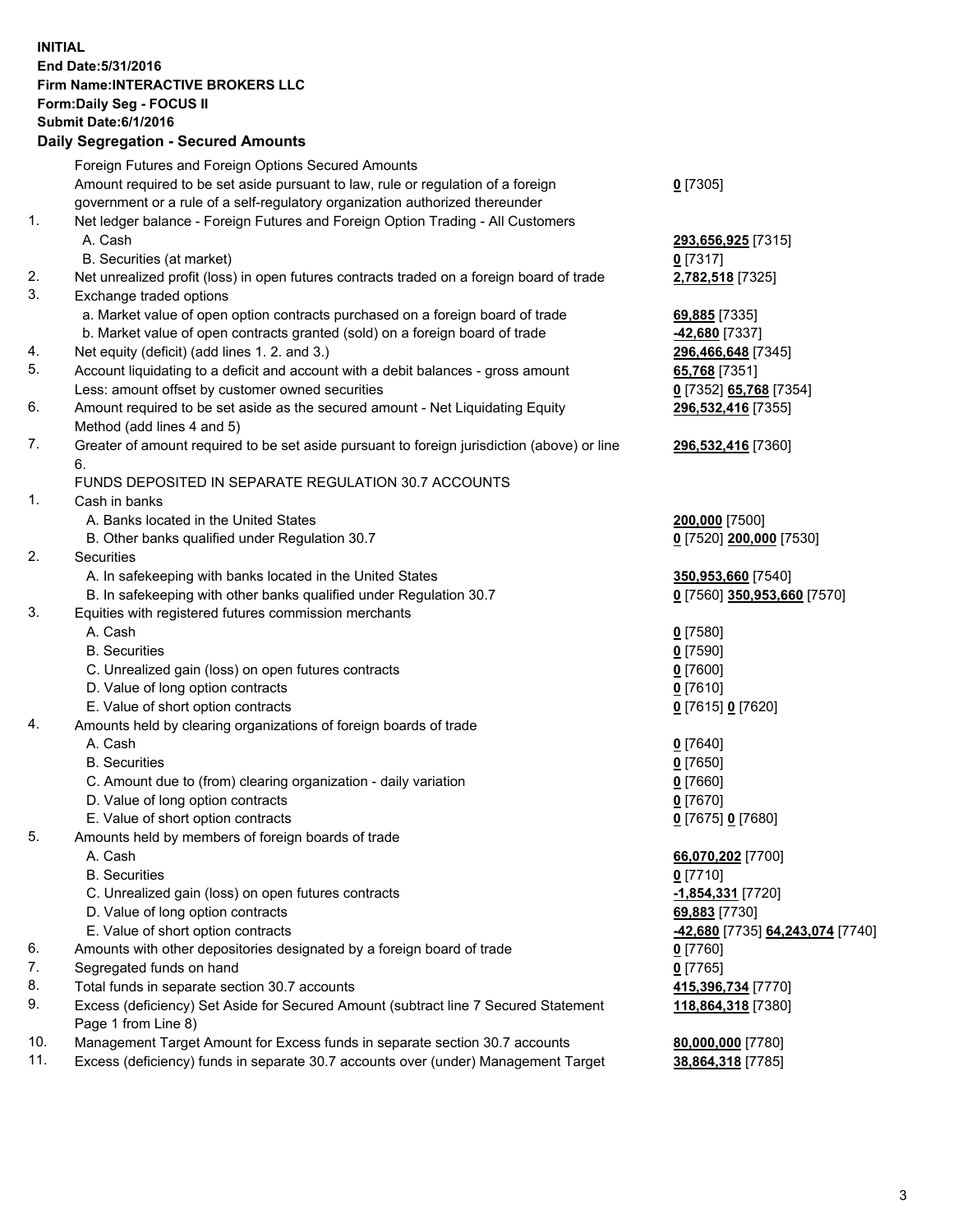**INITIAL End Date:5/31/2016 Firm Name:INTERACTIVE BROKERS LLC Form:Daily Seg - FOCUS II Submit Date:6/1/2016 Daily Segregation - Segregation Statement** SEGREGATION REQUIREMENTS(Section 4d(2) of the CEAct) 1. Net ledger balance A. Cash **2,818,317,235** [7010] B. Securities (at market) **0** [7020] 2. Net unrealized profit (loss) in open futures contracts traded on a contract market **-26,805,275** [7030] 3. Exchange traded options A. Add market value of open option contracts purchased on a contract market **105,142,707** [7032] B. Deduct market value of open option contracts granted (sold) on a contract market **-178,408,541** [7033] 4. Net equity (deficit) (add lines 1, 2 and 3) **2,718,246,126** [7040] 5. Accounts liquidating to a deficit and accounts with debit balances - gross amount **120,983** [7045] Less: amount offset by customer securities **0** [7047] **120,983** [7050] 6. Amount required to be segregated (add lines 4 and 5) **2,718,367,109** [7060] FUNDS IN SEGREGATED ACCOUNTS 7. Deposited in segregated funds bank accounts A. Cash **221,982,331** [7070] B. Securities representing investments of customers' funds (at market) **1,663,092,316** [7080] C. Securities held for particular customers or option customers in lieu of cash (at market) **0** [7090] 8. Margins on deposit with derivatives clearing organizations of contract markets A. Cash **101,937,726** [7100] B. Securities representing investments of customers' funds (at market) **1,013,248,227** [7110] C. Securities held for particular customers or option customers in lieu of cash (at market) **0** [7120] 9. Net settlement from (to) derivatives clearing organizations of contract markets **-2,107,028** [7130] 10. Exchange traded options A. Value of open long option contracts **105,139,699** [7132] B. Value of open short option contracts **-178,405,486** [7133] 11. Net equities with other FCMs A. Net liquidating equity **0** [7140] B. Securities representing investments of customers' funds (at market) **0** [7160] C. Securities held for particular customers or option customers in lieu of cash (at market) **0** [7170] 12. Segregated funds on hand **0** [7150] 13. Total amount in segregation (add lines 7 through 12) **2,924,887,785** [7180] 14. Excess (deficiency) funds in segregation (subtract line 6 from line 13) **206,520,676** [7190] 15. Management Target Amount for Excess funds in segregation **155,000,000** [7194]

16. Excess (deficiency) funds in segregation over (under) Management Target Amount Excess

**51,520,676** [7198]